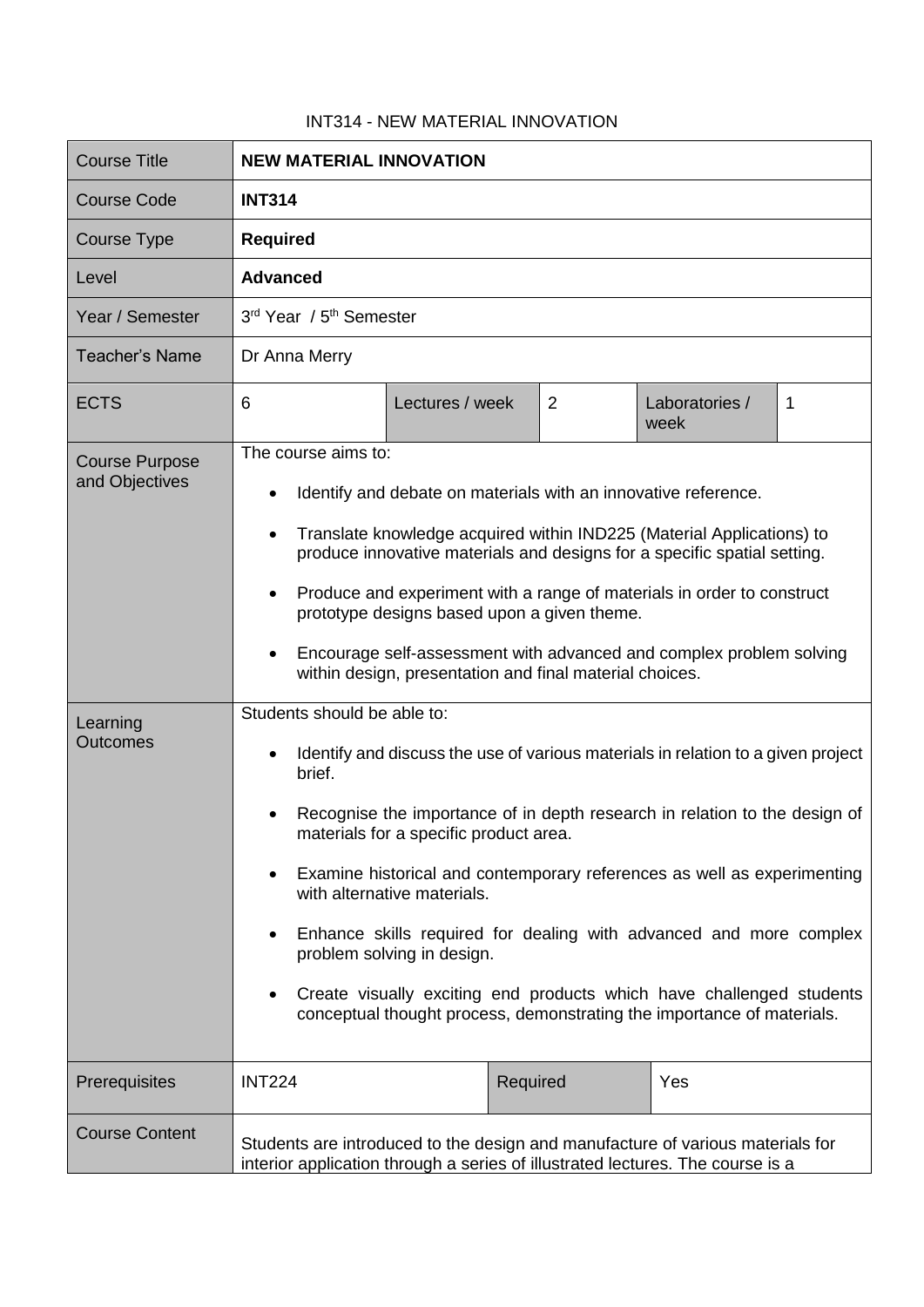|                         | combination of acquired skills developed from the lesson IND225 Materials and<br>Applications and new knowledge gained through material innovation. Students<br>work not only from taught material through lectures but through project work,<br>assimilating the two to result in a 1:1 scale design outcome.<br>Studio work is carried out involving the whole group and takes place within the<br>whole spectrum of the duration of the course as this is allocated on the weekly<br>schedule. Studio work also includes interim and final critiques.                                                                                                                                                                                                                                                                                                                                                                                                                                                                                                                                                                                                                                                                                                                         |  |  |  |
|-------------------------|----------------------------------------------------------------------------------------------------------------------------------------------------------------------------------------------------------------------------------------------------------------------------------------------------------------------------------------------------------------------------------------------------------------------------------------------------------------------------------------------------------------------------------------------------------------------------------------------------------------------------------------------------------------------------------------------------------------------------------------------------------------------------------------------------------------------------------------------------------------------------------------------------------------------------------------------------------------------------------------------------------------------------------------------------------------------------------------------------------------------------------------------------------------------------------------------------------------------------------------------------------------------------------|--|--|--|
| Teaching<br>Methodology | Extended project briefings<br>Visualising skills workshops<br>Demonstrations and discussions on critical parts of the subject<br>٠<br><b>Exercises</b><br><b>Illustrated lectures</b><br>Group critiques<br>Student centred practical work<br>Personal research, realization and manipulation in project work<br>$\bullet$                                                                                                                                                                                                                                                                                                                                                                                                                                                                                                                                                                                                                                                                                                                                                                                                                                                                                                                                                       |  |  |  |
| Bibliography            | 1. Smart Materials in Architecture, Interior Architecture and Design, Axel<br>Ritter, Birkhauser, (2007)<br>2. Materials and Interior Design, Lorraine Farrelly, Laurence King, (2012)<br>Interior Surfaces and Materials : Aesthetics, Technology, Implementation,<br>3.<br>Christian Schittich, Birkhauser, (2009)<br>Interior Spaces: Space, Light, Materials, Christian Schittich, Birkhauser,<br>4.<br>(2002)<br>5. Materials, Structures and Standards, Julia McMorrough, Rockport, (2006)<br>6. Material Innovation: Architecture, Andrew H. Dent, Leslie Sherr, Thames<br>and Hudson, 2014<br>7. Material Innovation: Interior Design, Andrew H Dent, Thames and Hudson,<br>2017<br>Dependent on the subject choice of the individual, a reading and reference list will<br>be compiled individually to suit the students needs and requirements.<br>Visual contemporary references in the form of magazines are required: Domus,<br>Wallpaper, Ottagono, Mark, Icon, Frame, Interni,<br>References should also include websites with suggestions of:<br>www.worldarchitecturenews.com<br>www.designboom.com<br>www.arcspace.com<br>Visual contemporary references in the form of online magazines www.dezeen.com,<br>www.yatzer.com, www.dexigner.com, www.mocoloco.com |  |  |  |
| Assessment              | 33%<br>• Interim Critique<br>• Final Critique<br>33%<br>• Final Assessment<br>34%                                                                                                                                                                                                                                                                                                                                                                                                                                                                                                                                                                                                                                                                                                                                                                                                                                                                                                                                                                                                                                                                                                                                                                                                |  |  |  |